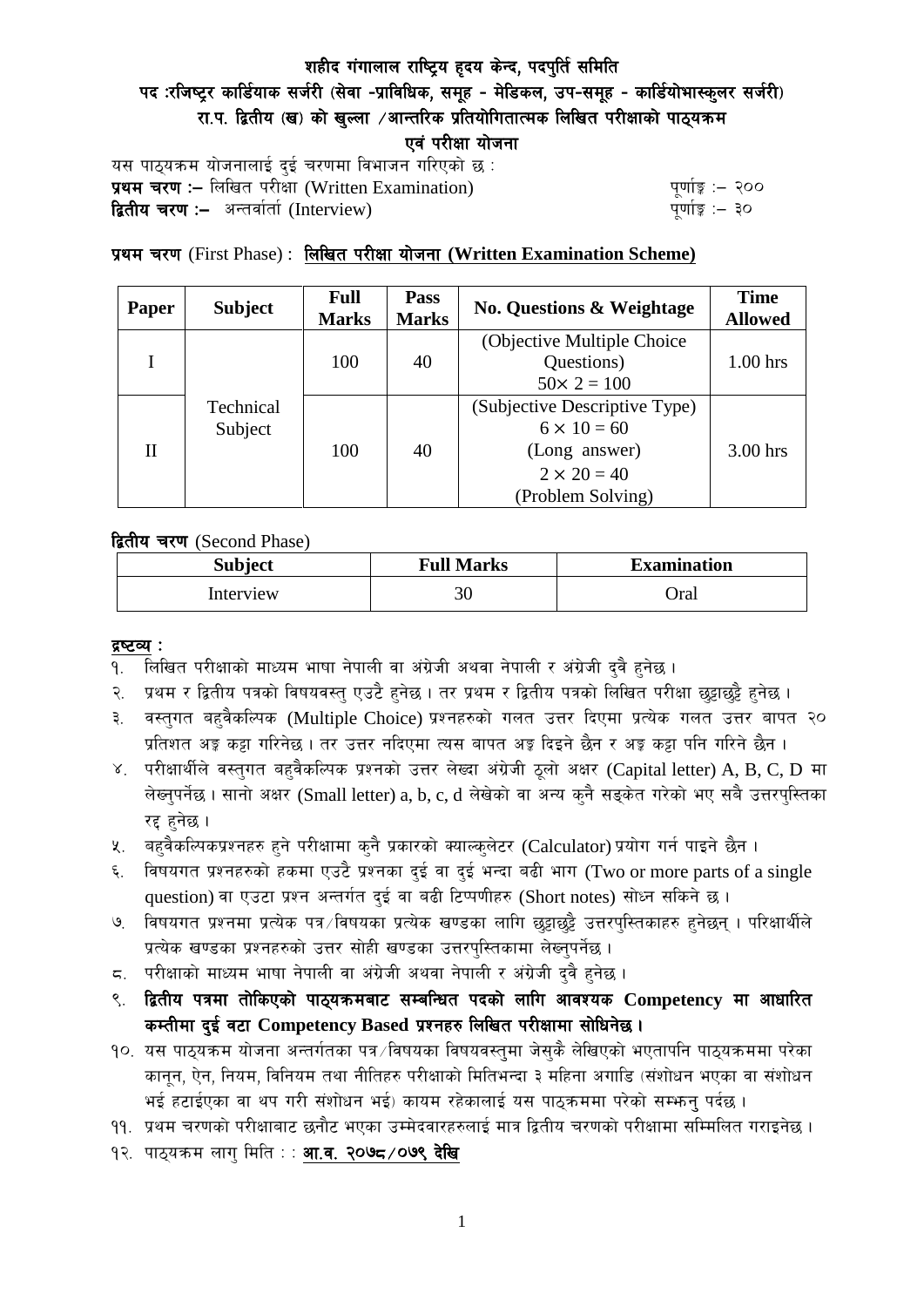## शहीद गंगालाल राष्ट्रिय हृदय केन्द, पदपति समिति पद :रजिष्ट्र कार्डियाक सर्जरी (सेवा -प्राविधिक, समूह - मेडिकल, उप-समूह - कार्डियोभास्कुलर सर्जरी) रा.प. द्वितीय (ख) को खुल्ला ⁄आन्तरिक प्रतियोगितात्मक लिखित परीक्षाको पाठ्यक्रम **Paper I & II: - Technical Subject**

### **Section (A): 60% Marks For Paper I (30 MCQs** ×**2 marks) & For Paper II (4**×**10 marks, 1**×**20 marks)**

### 1. **Cardiac Surgery (60%)**

- 1.1 History of cardiac surgery
- 1.2 Cardiovascular anatomy, physiology and embryology
- 1.3 Anatomy of thorax and mediastinum
- 1.4 Adult and congenital heart diseases
- 1.5 Assessment of cardiac patients and preparation for surgery
- 1.6 Preoperative, intra operative and post-operative management of cardiac patients
- 1.7 Cardiopulmonary bypass (CPB)
	- 1.7.1 Effects of CPB
	- 1.7.2 Hypothermia including circulatory arrest
	- 1.7.3 Cardioplegia, myocardial protection, cerebral and spinal protection
	- 1.7.4 Heparin, heparinoids and antagonists
- 1.8 Proper use of blood and blood products
- 1.9 Drugs used in cardiology and cardiac surgery

## **Section (B): 40% Marks For Paper I (20 MCQs** ×**2 marks) & For Paper II (2**×**10 marks, 1**×**20 marks)**

## 2. **Cardiac Surgery (20%)**

- 2.1 ICU (Intensive Care Unit)
	- 2.1.1 Postoperative management of cardiac surgery patients
	- 2.1.2 Drugs used in ICU setting
	- 2.1.3 Ventilator and Coronary Artery Bypass Graft Surgery (CABG)
	- 2.1.4 IABP, ECMO (Extracorporeal Life Support)
	- 2.1.5 Arrhythmias
	- 2.1.6 CPR (Cardiopulmonary Resuscitations)
- 2.2 Cardiac (paediatrics)
	- 2.2.1 Cardiac (paediatrics) management principles of ASD, VSD, TOF, COA, PDA, GA, AVSD
	- 2.2.2 palliative operations of CHD